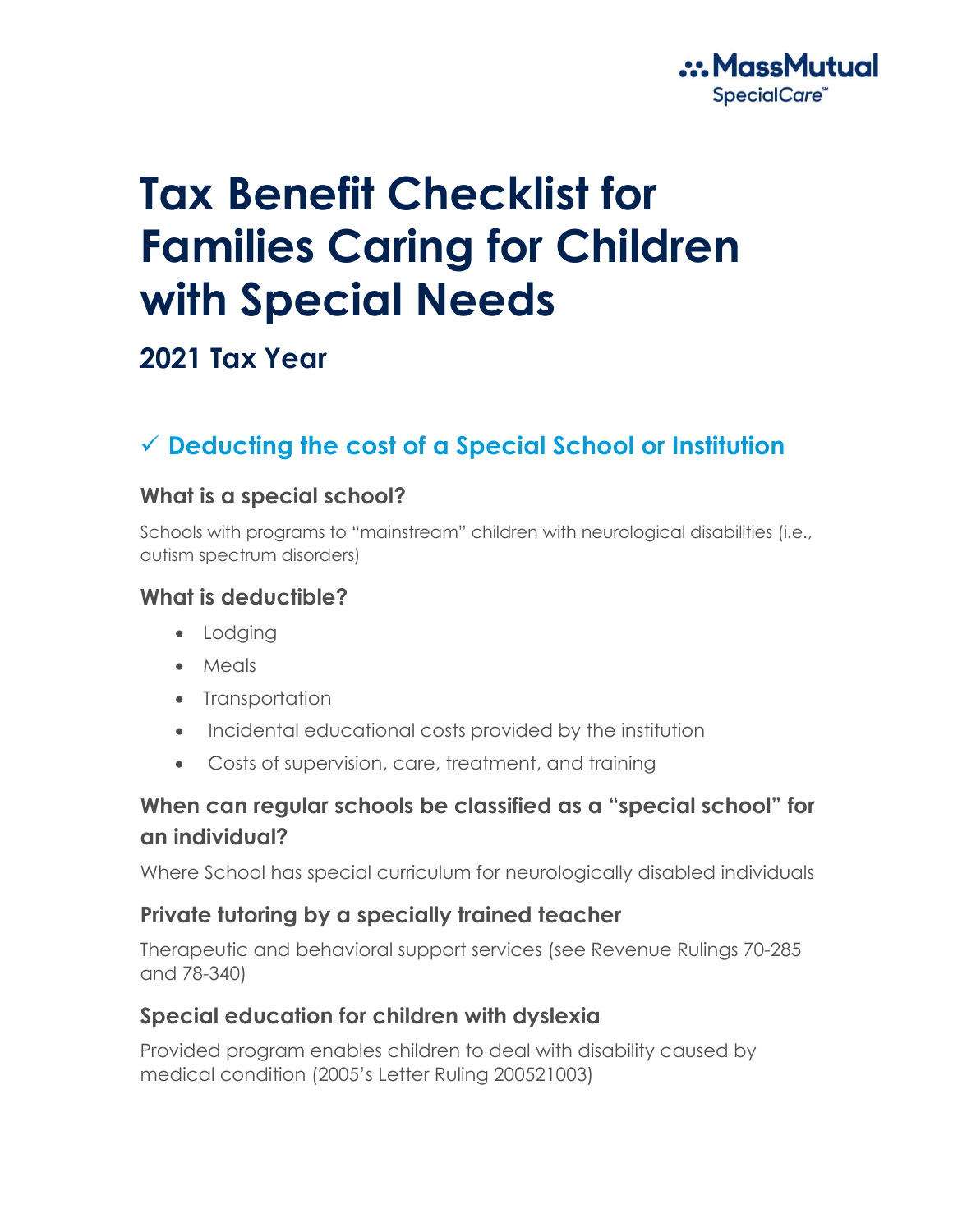# ✓ **Deduction for Medical Conferences and Seminars**

Both transportation and conference fees deductible (per Revenue Ruling 2000-24)

## ✓ **Special Diet Foods**

Generally, only the cost of special diet food over and above normal food (i.e., the premium; see Revenue Rulings 2002-19 and 55-261)

✓ **Prescribed Vitamin Therapy; Hyperbaric Oxygen Therapy; Chelation Therapy; Equestrian Therapy; Individualized or Group Art, Dance, Music, and Play Therapies; Summer Camps, etc.**

## ✓ **Medical Travel and Transportation**

- For 2022 tax returns: 18 cents per mile (16 cents per mile for 2021)
- Lodging costs (but not meals) up to \$50 per day per person are deductible for the Taxpayer (TP) and one additional person if an overnight stay is necessary

**Note:** Un-reimbursed Medical Expenses are deductible only to the extent the TP itemizes their deductions (Schedule A) and they exceed 7.5% of adjusted gross income (AGI).

# ✓ **Consider a FSA (Flexible Spending Account) Health Care Plan if ineligible for medical expense deduction!**

The maximum pre-tax contribution is \$2,850 for 2022 (\$2,750 for 2021). The CARES Act of 2020 permits individuals enrolled in these pre-tax accounts to pay for over-the-counter drugs and medicines without a prescription (no current expiration date).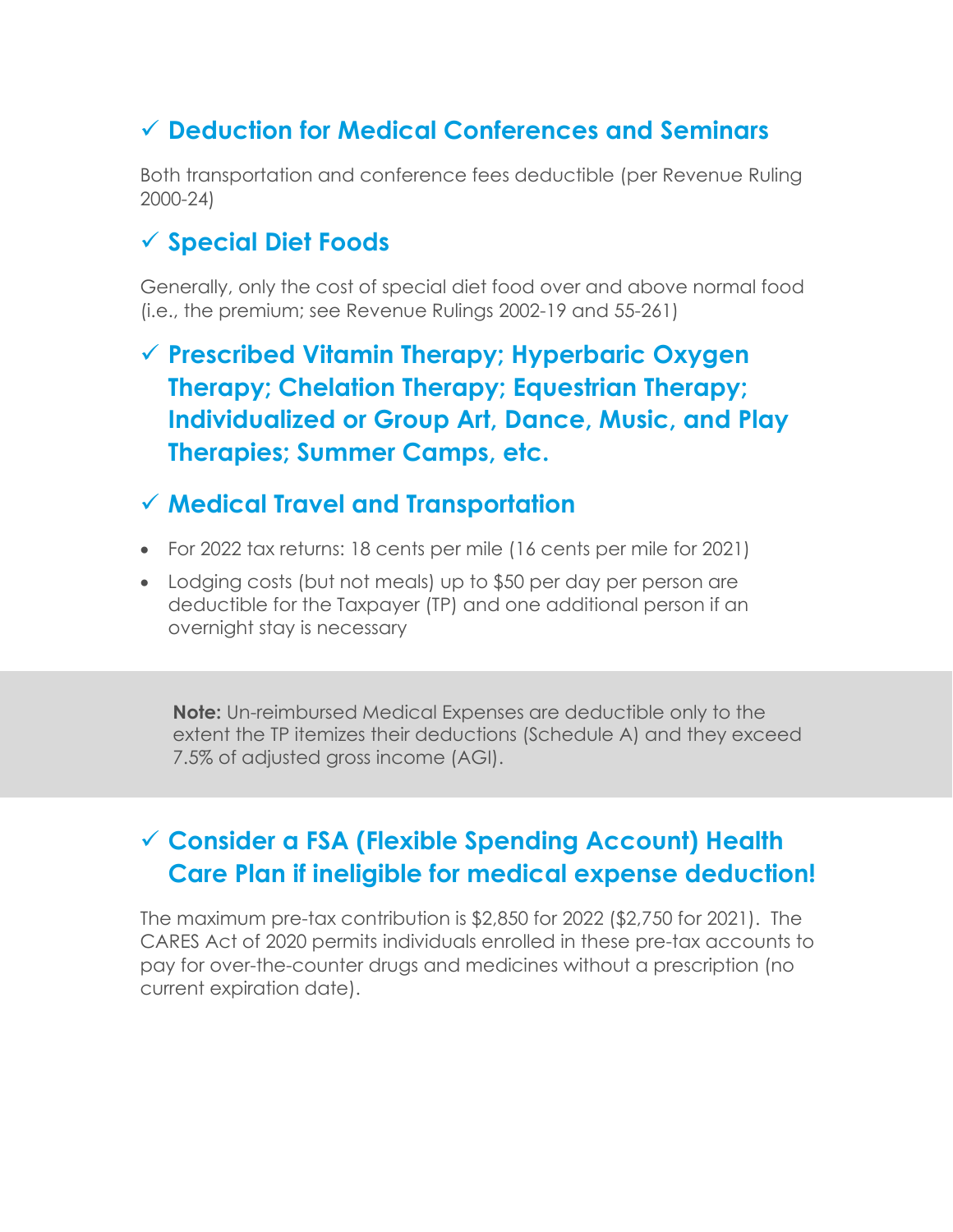## ✓ **Impairment Related Work Expenses**

- Business deduction in lieu of a medical deduction for attendant care services at place of employment (ordinary and necessary expense to help in performing job)
- Avoids AGI limitation imposed on un-reimbursed medical expenses
- NOT subject to prior law's 2% AGI limitation imposed on un-reimbursed employee business expenses

## ✓ **Expanded definition of a "qualifying child"**

- An individual with special needs can be older than 19 or 24 and qualify as a "dependent"
- No gross income limitation for a "qualifying child" (The "gross income" limitation applies to a "qualifying relative" and is \$4,400 for 2022 (\$4,300 for 2021 ....review ALL requirements!)

**Note:** Personal and Dependency Exemptions have been suspended (reducing the exemption amounts to zero) under 2017's Tax Cuts and Jobs Act for 2018 through 2025. However, the definition of a dependent is still key for other deductions and credits such as the expanded child (\$2,000…up to \$3,600) and dependent credits (\$500).

The Tax Cuts and Jobs Act increased the child tax credit from \$1,000 to \$2,000 per dependent child under the age of 17 and increased the refundable portion of the credit to \$1,400. The Act provides a \$500 nonrefundable credit for a qualifying dependent other than a qualifying child (i.e., a 17 year old child or a parent).

However, the American Rescue Plan of 2021 made significant temporary enhancements to the Child Tax Credit for 2021. The new law increased it to as much as \$3,000 per child for dependents ages 6 through 17, and \$3,600 for dependents under age 6, made it fully refundable, and made it possible for families to receive up to half of it, in advance for the last half of 2021.

## ✓ **Credit for Special Needs Adoption Expenses**

• \$14,890 for a child with special needs in 2022 (\$14,440 for 2021)…regardless of adoption expenses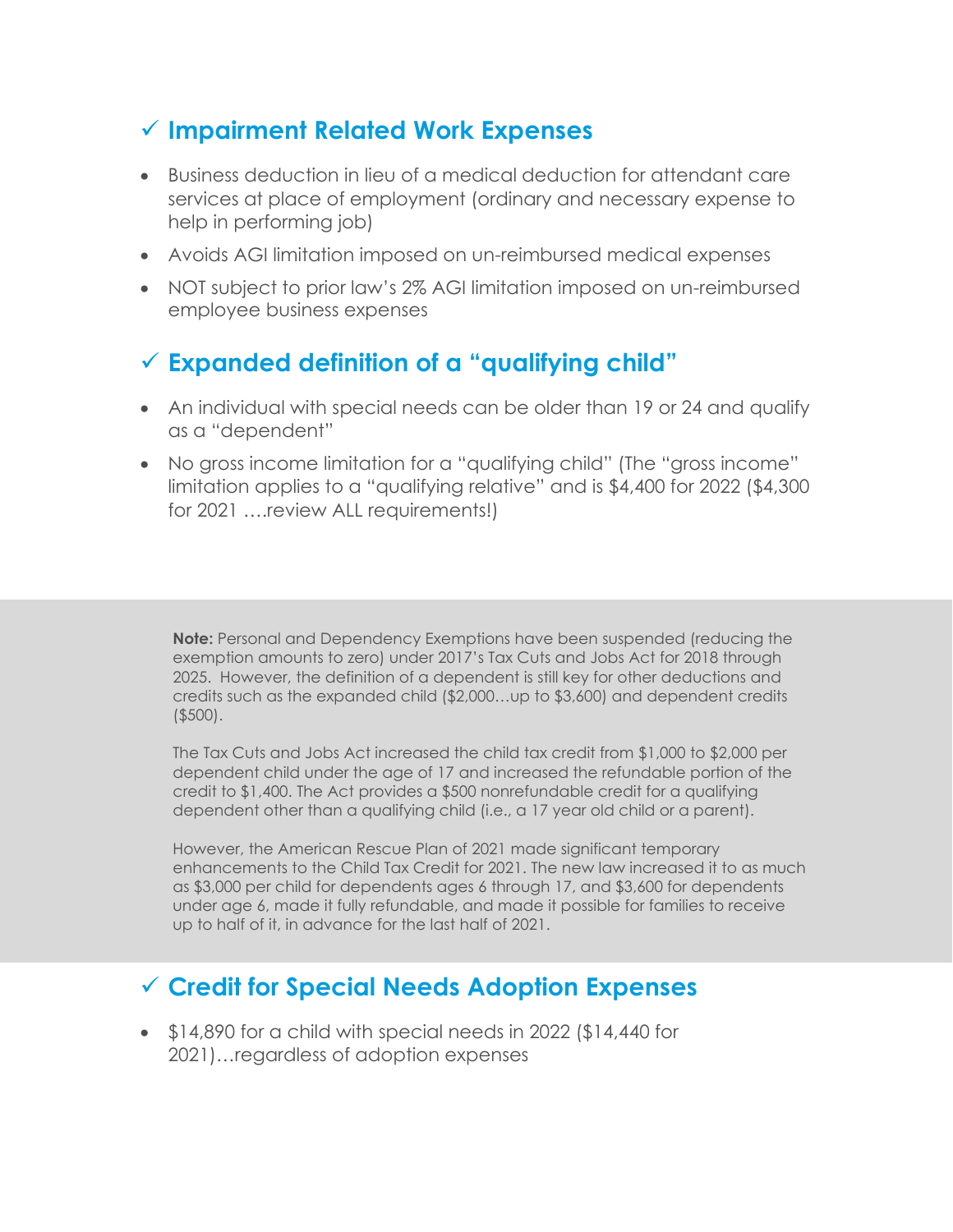- An eligible child is an individual who is under the age of 18, or is physically or mentally incapable of self-care
- Must be a U.S. citizen or resident, state authorities must have determined the child cannot or should not be returned to the parents' home, and the child's adoption requires adoption assistance as determined by state authorities
- Qualifying expenses include: legal fees, court costs, and other related adoption costs
- The limit is per child, not per year (The credit is non-refundable with a carryover of 5 years)
- Credit is phased-out for taxpayers with adjusted gross income exceeding \$223,410 for 2022 (\$216,660 in 2021)
- The credit is completely phased-out at \$40,000 above the threshold
- The credit is claimed in the year the adoption becomes finalized regardless of actual expenses paid or incurred in the year the adoption becomes final for a "special needs" adoption.

# ✓ **10% Penalty Exception for Retirement Plan and Individual Retirement Account (IRA) Distributions**

- 10% penalty does not apply to a distribution that is less than or equal to the allowable medical expense deduction on Schedule A (regardless of whether the individual actually itemizes deductions) if the distributions are used to pay for the medical care during the year.
- Penalty waiver only applies to taxable amount of the distribution. The income tax still applies to the taxable component of the distribution.

# **Where to Get More Information**

Contact a Certified Public Accountant (CPA) or an attorney specializing in special needs planning, or a financial planner with a practice focusing on families with dependents with special needs.



This handy checklist was created by: Thomas M. Brinker, Jr., LL.M., CPA Professor of Accounting | Arcadia University